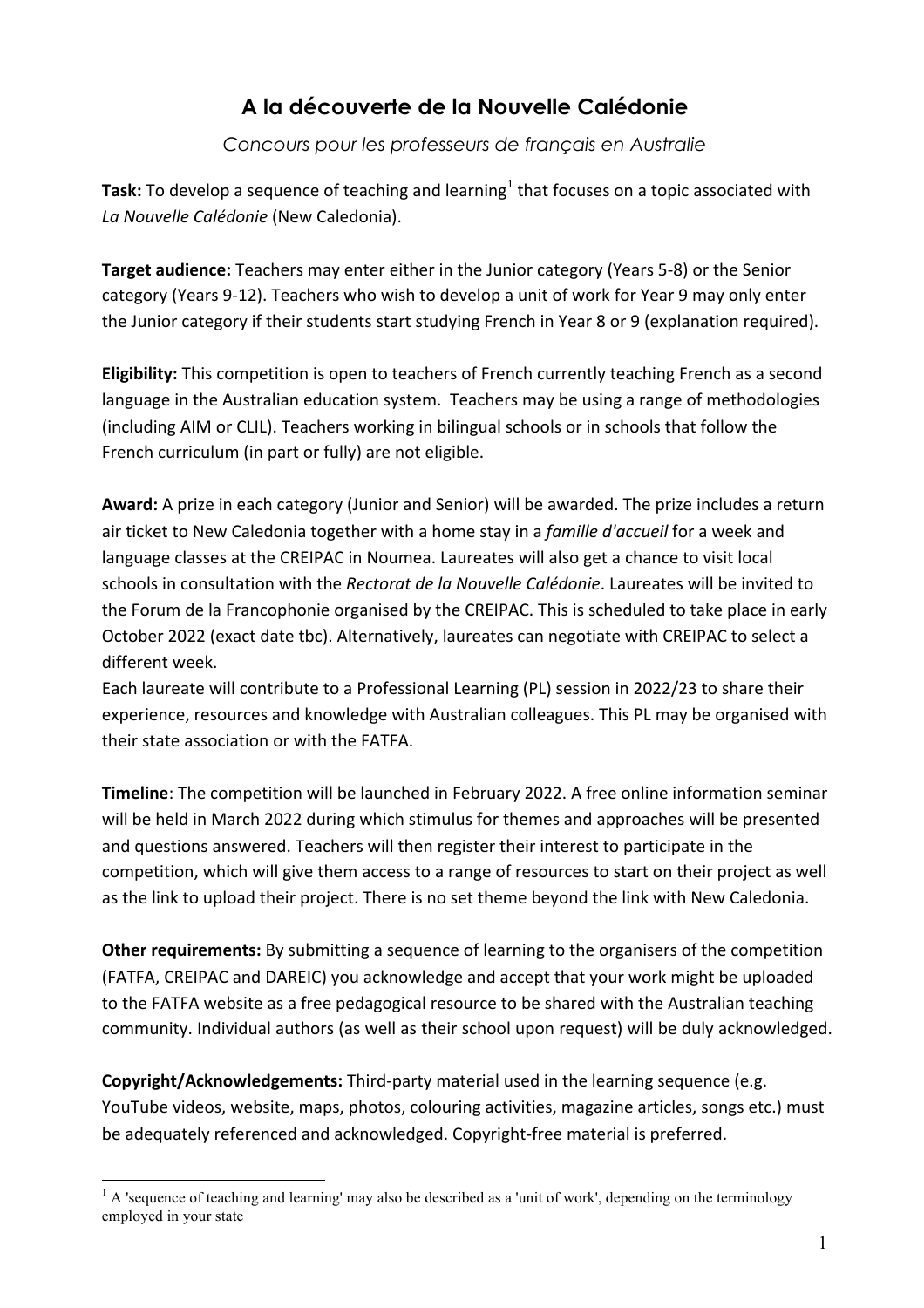**Australian Professional Standards for Teachers (APST)**: A certificate of participation will be issued to participants upon submission of their unit of work so that PL may be claimed.

# **Pedagogical guidelines**

## **Sequence of learning:**

The sequence of learning (or unit of work) will be developed in English but must use French content and French-based activities (i.e. it cannot be a learning module taught in English).

# **Duration:**

10 - 15 hours of teaching (including assessment tasks) depending on the context and kind of material utilised.

# **The sequence must include:**

- **Elear outline of context and rationale** in English (1000 words maximum) which may include:
	- relevance of your chosen topic in relation to your context (your students, their proficiency level, age etc., your school or school community ...)
	- teaching approach (e.g. CLIL, AIM, project-based, task-based learning...) or model followed, pedagogical objectives etc.
	- any other relevant contextual information
- Ø *Overall learning objectives for the learning sequence*
- $\triangleright$  Learning objectives for each component of the learning sequence (i.e. teachers may wish to organise the learning sequence in terms of individual lesson plans or in terms of 'steps' which may be articulated around key concepts (e.g. engage, explore, explain, elaborate, evaluate) <sup>2</sup> over several lessons
- Ø *Specific language content* (new and/or for revision) such as vocabulary, grammatical points and any other language use required
- Ø *Learning activities and support materials*: Teachers may use third-party material available online, but these resources must be clearly referenced/acknowledged. Textbook material may be referenced but cannot be reproduced for copyright reasons unless you have the publisher's permission in writing
- Ø *Suggestions for support and extension* e.g. to meet the needs of students with diverse linguistic, cultural, religious and socioeconomic backgrounds
- Ø *Formative assessment outlines*: Description, (macro)skills involved (see also general capabilities below) and the way they demonstrate students' development of knowledge, understanding and/or skills

 <sup>2</sup> Victorian pedagogical model.

https://www.education.vic.gov.au/school/teachers/teachingresources/practice/improve/Pages/pedagogicalmodel.aspx